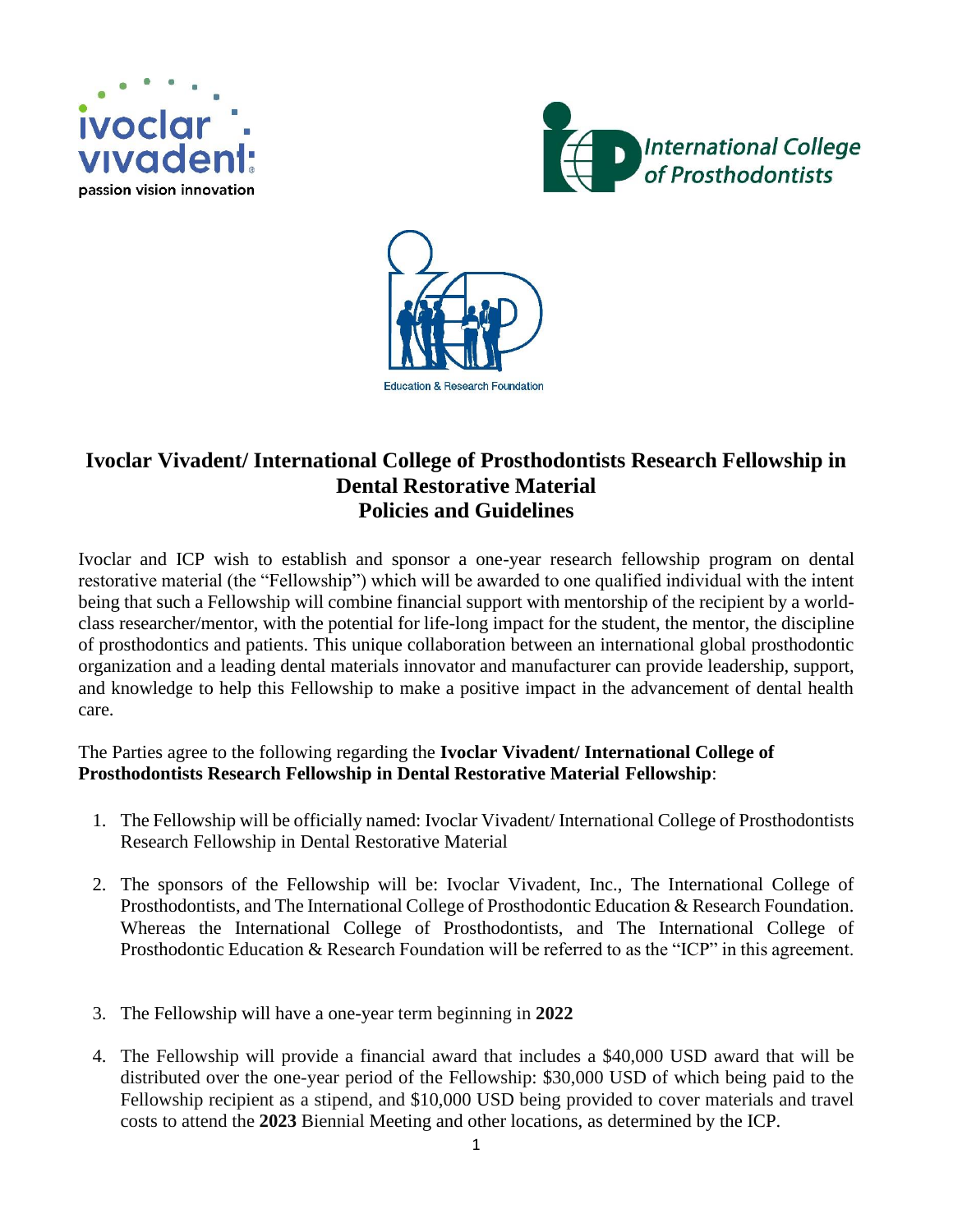- 5. Funding will commence in **July 2022.** Distribution of funds will be determined by the ICP.
- 6. The Fellowship selection process will strive to identify an exceptional individual from one of the international advanced prosthodontic educational institutes who has a passion for dental research and is willing to dedicate themselves to provide meaningful research focused on dental restorative materials and techniques.
- 7. A Fellowship applicant must have received an advanced prosthodontic education from an acceptable prosthodontic education program as determined by the ICP.
- 8. Current residents in the last year of their program are also eligible.
- 9. A selection committee will be established for evaluating candidates for the Fellow and Mentor.
- 10. The research Topic selected by the Fellowship candidate will be a major factor in selecting the Fellowship recipient.
- 11. The Fellowship recipient shall be free to publish and present the results and data from the research supported by the Fellowship according to the following guidelines:
	- a. The manuscript or abstract proposed to be published or presented shall be submitted to the Ivoclar/ICP Committee for review and comment at least 45 days prior to submission for publication or presentation. Ivoclar may request removal of any Confidential Information provided by Ivoclar. Fellowship recipient shall remove any matter deemed confidential by the Ivoclar or the ICP
	- b. Any such publication or presentation shall acknowledge, as appropriate, the contribution of Ivoclar and the ICP.
- 12. If a qualified Fellowship recipient is not identified, or a Fellowship recipient does not complete the one-year Fellowship, the financial contribution, or a portion thereof that is unused will be returned to Ivoclar and ICP, or will be held in trust by ICP until a qualified Fellowship candidate can be selected as determined by Ivoclar/ICP.
- 13. If the Fellowship is terminated or stopped prior to completion of the full one-year period due to the inability of the Fellowship recipient being able to complete the Fellowship, any portion of the Fellowship funds provided by Ivoclar/ICP will be returned to Ivoclar/ICP or utilized as determined by Ivoclar/ICP.
- 14. The Fellow and Mentor travel will be sponsored and recognized at the 2020 ICP biennial scientific meeting, enabling the Fellowship recipient the opportunity to present their research result.
- 15. During the term of this Agreement, Ivoclar hereby grants to ICP, as administrator of the Ivoclar Vivadent/ International College of Prosthodontists Research Fellowship in Dental Restorative Material Fellowship, a non-transferable and non-assignable right to use the specific Ivoclar trademarks and logos as indicated directly by Ivoclar in the future. The use of any Ivoclar trademarks or logos are to be used solely in advertisements run by ICP to promote the Fellowship, and only after written approval by Ivoclar. Ivoclar shall have the right to approve, in advance, the copy, form, and placement of each proposed advertisement incorporating Ivoclar's trademarks and/or logos. Ivoclar does not grant any other rights to its trademarks or other intellectual property.